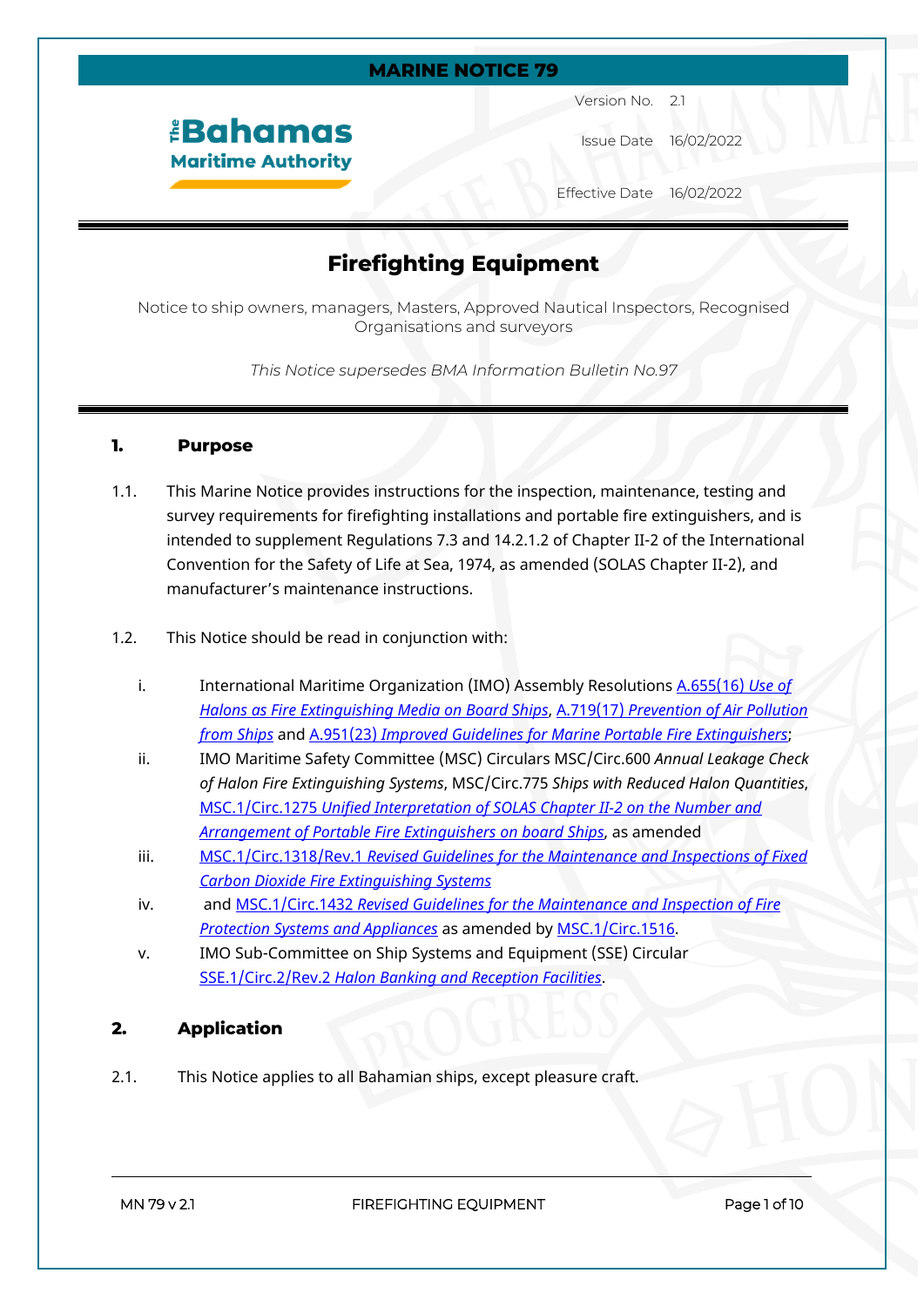

## **3. Background**

- 3.1. IMO MSC Circular MSC.1/Circ.1432, as amended by MSC.1/Circ.1516, provides a minimum recommended level of maintenance and inspections for fire protection systems and appliances.
- 3.2. The Bahamas Maritime Authority (BMA) recommends compliance with MSC.1/Circ.1432, as amended, and encourages all Companies<sup>1</sup> operating Bahamian ships to review the circular and implement changes to their safety management system and procedures where necessary.

## **4. Inspection, maintenance, testing and survey requirements.**

- 4.1. Notwithstanding the requirements of this Notice and the IMO Resolutions and Circulars referred to herein, all inspection, maintenance, testing and survey shall take the relevant manufacturer's guidelines into account.
- 4.2. Certain maintenance procedures and inspections may be performed by competent crewmembers, whilst others should be performed only by persons specially trained in the maintenance of such systems. Any aspect of the testing and maintenance of the system which is assessed by the Company to be beyond the competence of the Company's and ship's personnel shall be carried out by a competent specialist maintenance firm. Further quidance on "competent persons" is provided in **BMA Marine** [Notice 89](https://www.bahamasmaritime.com/wp-content/uploads/2021/03/MN089-Competent-Persons-v1.0-ID-116229.pdf)<sup>2</sup>.
- 4.3. The Company shall ensure that the inspection and maintenance of the whole system meets the requirements of the Recognised Organisation and any recommendations of the installation manufacturer or supplier.
- 4.4. The requirements for portable fire extinguishers are contained within IMO Resolution [A.951\(23\)](https://wwwcdn.imo.org/localresources/en/KnowledgeCentre/IndexofIMOResolutions/AssemblyDocuments/A.951(23).pdf), and section 9 of this Notice.
- 4.5. The requirements for fixed  $CO<sub>2</sub>$  fire extinguishing systems are contained within [MSC.1/Circ.-1318/Rev.1](https://www.bahamasmaritime.com/wp-content/uploads/2021/11/MSC.1-Circ.-1318-Rev.1.pdf), and section 6 of this Notice.
- 4.6. The requirements for the following fire safety systems are contained within [MSC.1/Circ.1432](https://www.bahamasmaritime.com/1432-revised-guidelines-for-the-maintenance-and-inspection-of-fire-protection-systems-and-appliances-secretariat/), as amended.
	- Fixed fire detection & alarm systems
	- Fixed gas fire extinguishing systems *(except fixed CO2 systems)*

<sup>1</sup> The "Company" is the entity responsible for the management of the ship in accordance with the ISM Code. For ships which the ISM Code is not applicable, the Company is the Managing Owner in accordance with Section 52 of the Bahamas Merchant Shipping Act.

<sup>2</sup> <https://www.bahamasmaritime.com/wp-content/uploads/2021/03/MN089-Competent-Persons-v1.0-ID-116229.pdf>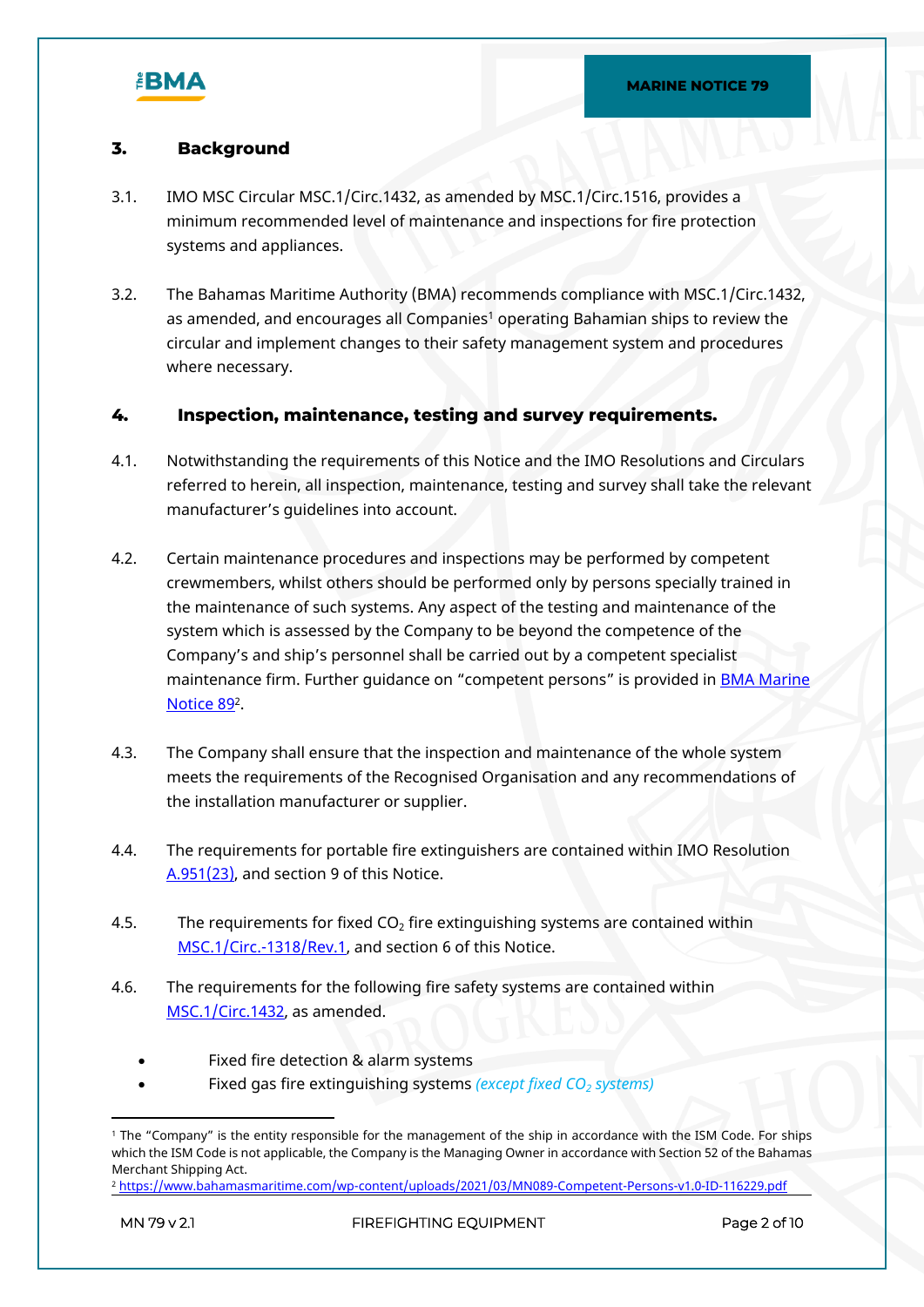#### **MARINE NOTICE 79**



- Fire doors
- Public address & general alarm systems
- Breathing apparatus, 5 year hydrostatic test on bottles.
- Low location lighting
- Water mist, water spray & sprinkler systems
- Fire mains, fire pumps, hydrants, hoses and nozzles
- Foam fire extinguishing systems
- Firefighters' outfits
- Fixed aerosol extinguishing systems
- Portable foam applicators
- Wheeled (mobile) fire extinguishers
- Ventilation systems & fire dampers
- Galley & deep fat cooking fire extinguishing systems
- Fixed dry chemical powder systems

## **5. Specific requirements for fire detection systems**

5.1. The requirements for inspection and maintenance of fire detection systems are outlined in Regulation 7.3 of SOLAS Chapter II-2 and further expanded in IMO Circular [MSC.1/Circ.1432](https://www.bahamasmaritime.com/1432-revised-guidelines-for-the-maintenance-and-inspection-of-fire-protection-systems-and-appliances-secretariat/).

A sample of fire detectors and manual call points should be tested monthly, so that all devices have been tested at least once every 5 years.

- 5.2. The monthly testing schedule should be prepared such that alternative detectors are physically tested at every monthly test. Remaining detectors may be accepted as operational on the basis of visual examination and/or internal electronic self-test function, where provided.
- 5.3. For very large systems (1,000+ detectors), at least one detector should be physically tested in each large compartment, or one detector tested within several smaller compartments in the same locality within the same fire zone (e.g., multiple sleeping rooms on the same side of the ship located on the same deck and within the same fire zone). Whilst undertaking testing, all accessible detectors should be visually inspected for evidence of tampering, obstruction, etc.
- 5.4. At least one detector located along each cable line of the fire detection system and within each fire zone should be tested.
- 5.5. Testing of manual call-points should be conducted at the same time as the detector tests. Manual call-point monthly testing may be arranged such that each manual callpoint is tested at least once every 5 years.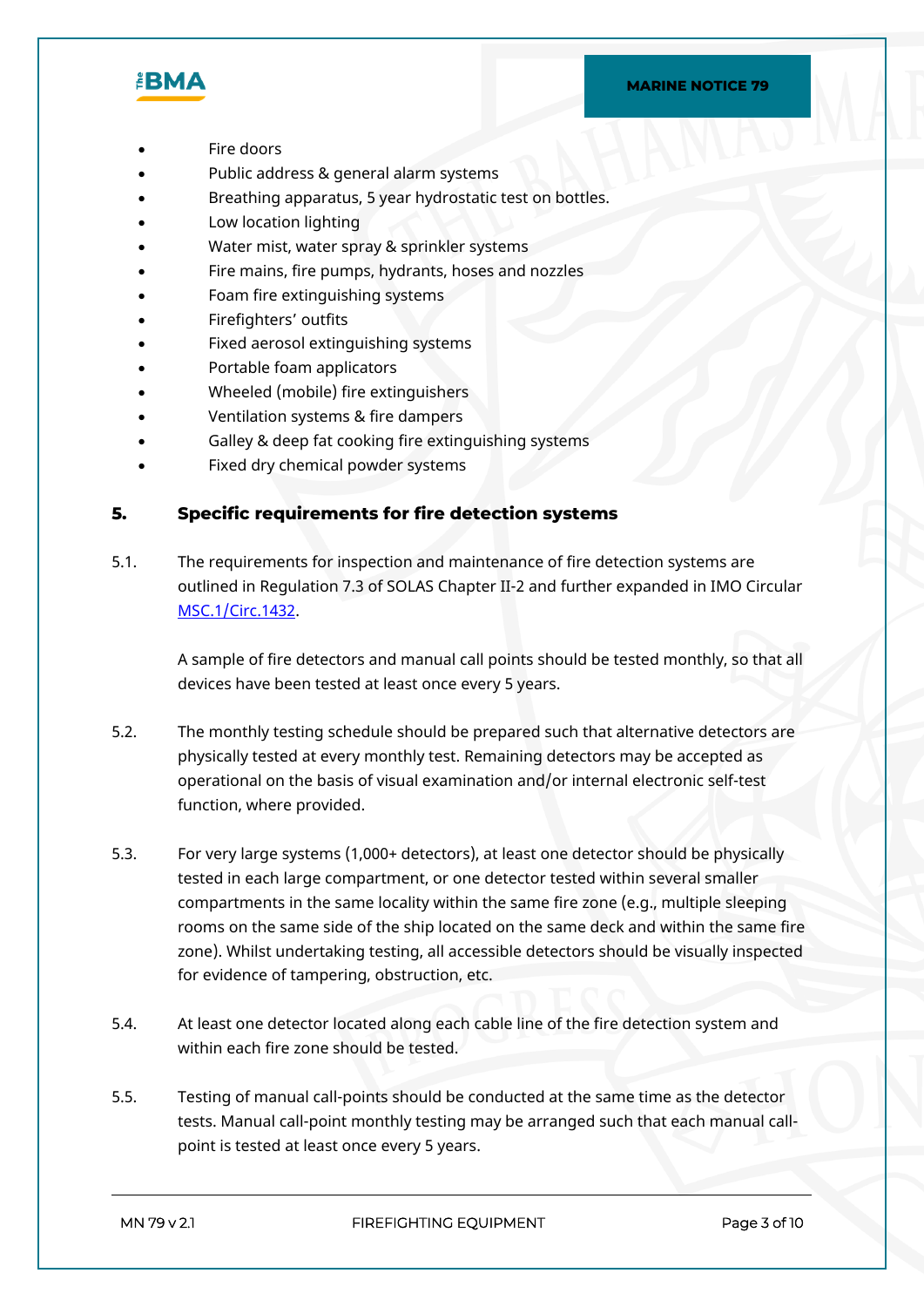

5.6. Where a fire detection system operating on an atmosphere sample extraction principal is installed the entire system should be physically tested every month. Where a ship fitted with such fire detection system undertakes laden voyages of longer than 1 month, the sample extraction fire detection system covering cargo compartments should be tested before loading cargo.

## **6. Specific requirements for Fixed CO2 Systems**

- 6.1. At least once in every 5 year period, control valves of fixed  $CO<sub>2</sub>$  systems are to be internally examined to ensure they can operate freely.
- 6.2. At least biennially (intervals of 2 years  $\pm$  3 months) in passenger ships or at each intermediate, periodical or renewal survey ${}^{3}$  in cargo ships, the following maintenance should be carried out (to assist in carrying out the recommended maintenance, examples of service charts are set out in the appendix):
- i. all high-pressure cylinders and pilot cylinders should be weighed or have their contents verified by other reliable means to confirm that the available charge in each is above 90% of the nominal charge. Cylinders containing less than 90% of the nominal charge should be refilled. The liquid level of low pressure storage tanks should be checked to verify that the required amount of carbon dioxide to protect the largest hazard is available;
- ii. the hydrostatic test date of all storage containers should be checked. High-pressure cylinders and pilot cylinders should be subjected to periodical tests at intervals not exceeding 10 years. At the 10-year inspection, at least 10% of the total number provided should be subjected to an internal inspection and hydrostatic test. If one or more cylinders fail, a total of 50% of the onboard cylinders should be tested. If further cylinders fail, all cylinders should be tested. Before the 20-year anniversary and every 10-year anniversary thereafter, all cylinders should be subjected to a hydrostatic test<sup>4</sup> . Flexible hoses should be replaced at the intervals recommended by the manufacturer and not exceeding every 10 years. When cylinders are removed for testing, the cylinders should be replaced such that the quantity of fire-extinguishing medium continues to satisfy the requirements of 2.2.1 of chapter 5 of the Fire Safety Systems (FSS) Code, subject to SOLAS regulation II-2/14.2; and
- iii. the discharge piping and nozzles should be tested to verify that they are not blocked. The test should be performed by isolating the discharge piping from the system and flowing dry air or nitrogen from test cylinders or suitable means through the piping.

**MN 79 v 2.1 FIREFIGHTING EQUIPMENT Page 4 of 10**

<sup>3</sup> [Refer to A.1156\(32\) Survey Guidelines under the Harmonized System of Survey and Certification \(HSSC\), 2021](https://www.bahamasmaritime.com/wp-content/uploads/2022/02/A1156_32-HSSC-Guidelines-2021.pdf) <sup>4</sup> [Refer to standard ISO 18119:2018 – Gas cylinders – Seamless steel and seamless aluminium-alloy gas cylinders and](https://www.bahamasmaritime.com/wp-content/uploads/2021/11/BS-EN-ISO-18119-2018-2021-05-10-12-59-06-PM.pdf)  [tubes – Periodic inspection and testing.](https://www.bahamasmaritime.com/wp-content/uploads/2021/11/BS-EN-ISO-18119-2018-2021-05-10-12-59-06-PM.pdf)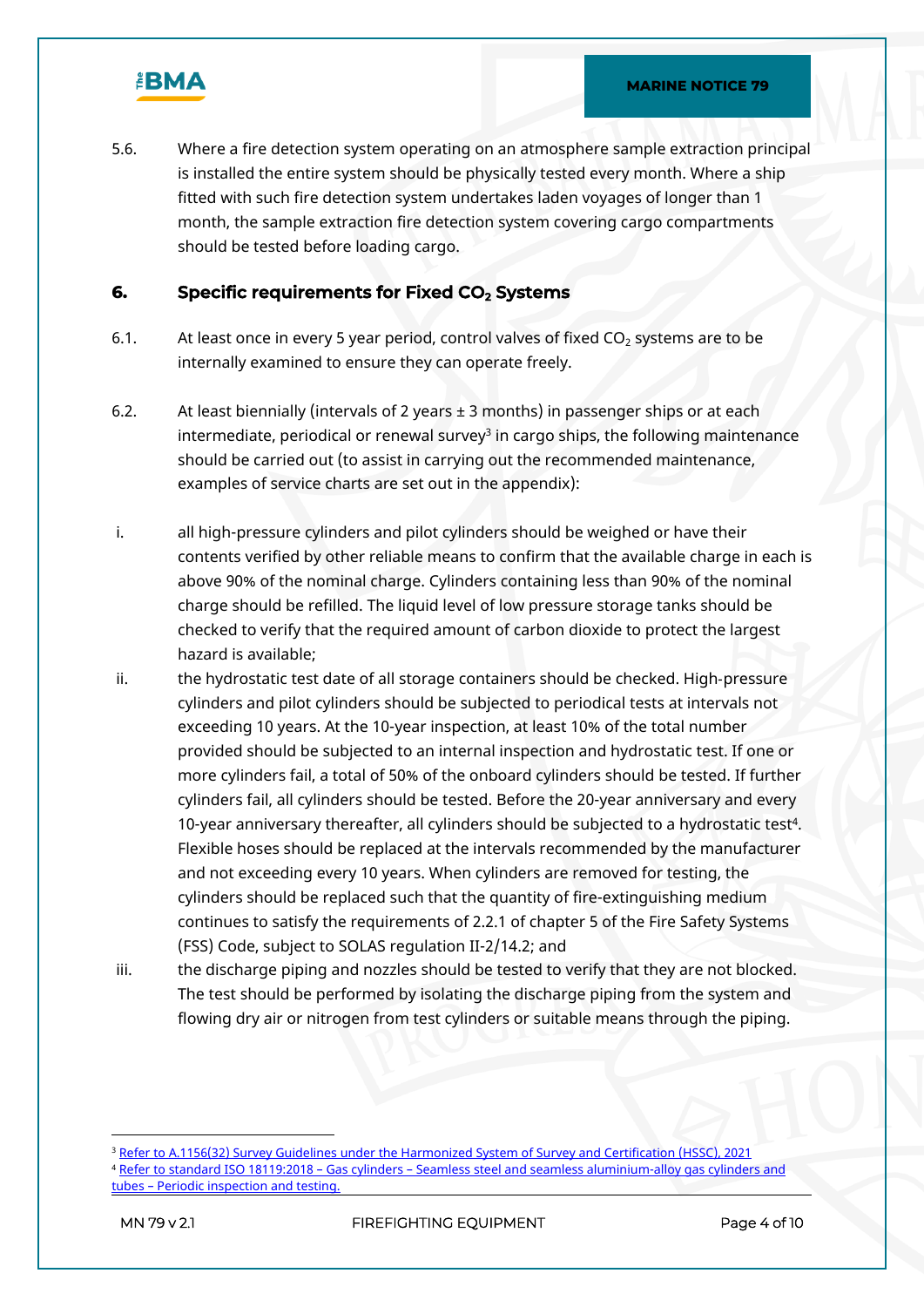

- 6.3. Following the adoption of MSC.1/Circ.1318/Rev.1, the BMA has been made aware of some ambiguity concerning the application of the revised hydrostatic testing requirements to existing ships of over 20 years of age.
- 6.4. The BMA interprets MSC.1/Circ.1318/Rev.1 as follows:
	- i.  $\qquad \qquad$  at the 10 year anniversary of the initial hydrotest $^5$ , 10% of all CO $_2$  cylinders are to be hydrotested. If one or more cylinders fail, a total of 50% of the onboard cylinders should be tested. If further cylinders fail, all cylinders should be tested;
	- ii. prior to the 20 year anniversary of the initial hydrotest, all  $CO<sub>2</sub>$  cylinders are to be hydrotested, however cylinders tested satisfactorily at the 10 year anniversary need not be tested;
	- iii.  $\qquad$  at every 10 year anniversary thereafter, all CO<sub>2</sub> cylinders are to be hydrotested.
- 6.5. For ships aged between 20 and 30 years as of May 2021, all  $CO<sub>2</sub>$  cylinders should have been hydrotested at least once on the basis of the amended MSC.1/Circ.1318/Rev.1.
- 6.6. For example, for a hypothetical ship of 21 years of age in May 2021:
- 6.6.1. Assuming that 10% of all  $CO<sub>2</sub>$  cylinders were tested at the 10<sup>th</sup> anniversary and a further 10% at the 20<sup>th</sup> anniversary:
	- i. after May 2021 the balance of  $CO<sub>2</sub>$  cylinders (80% of all  $CO<sub>2</sub>$  cylinders on board) is due for hydrotesting. If not already done, the exact testing schedule and any extension shall be agreed with the BMA;
	- ii. the next hydrotest of all  $CO<sub>2</sub>$  cylinders should then be completed after 10 years from the date of the latest hydrotest;
- 6.7. For any ship of over 30 years of age in May 2021, any  $CO<sub>2</sub>$  cylinders with the last hydrotest date of more than 10 years ago should be hydrotested at the earliest opportunity.
- 6.8. The Company may request an extension from the BMA to allow all hydrotests to be completed at the same time. Applications for extension should be submitted to the BMA by the Recognised Organisation in accordance with Marine Notice 08 and include:
	- The reason for not completing the hydrotest at 20 years;
	- The proposed testing schedule, which should ensure that all cylinders are hydrotested at the earliest opportunity, taking into account the ship's operations;
	- Most recent service reports for the untested cylinders, including content check (by weighing or ultrasonic level detection);

<sup>5</sup> The "anniversary date" is taken as the time lapsed from the moment of the initial, or any subsequent, hydrotest of a  $CO<sub>2</sub>$  cylinder, not the ship's age nor Safety Certificate renewal cycle.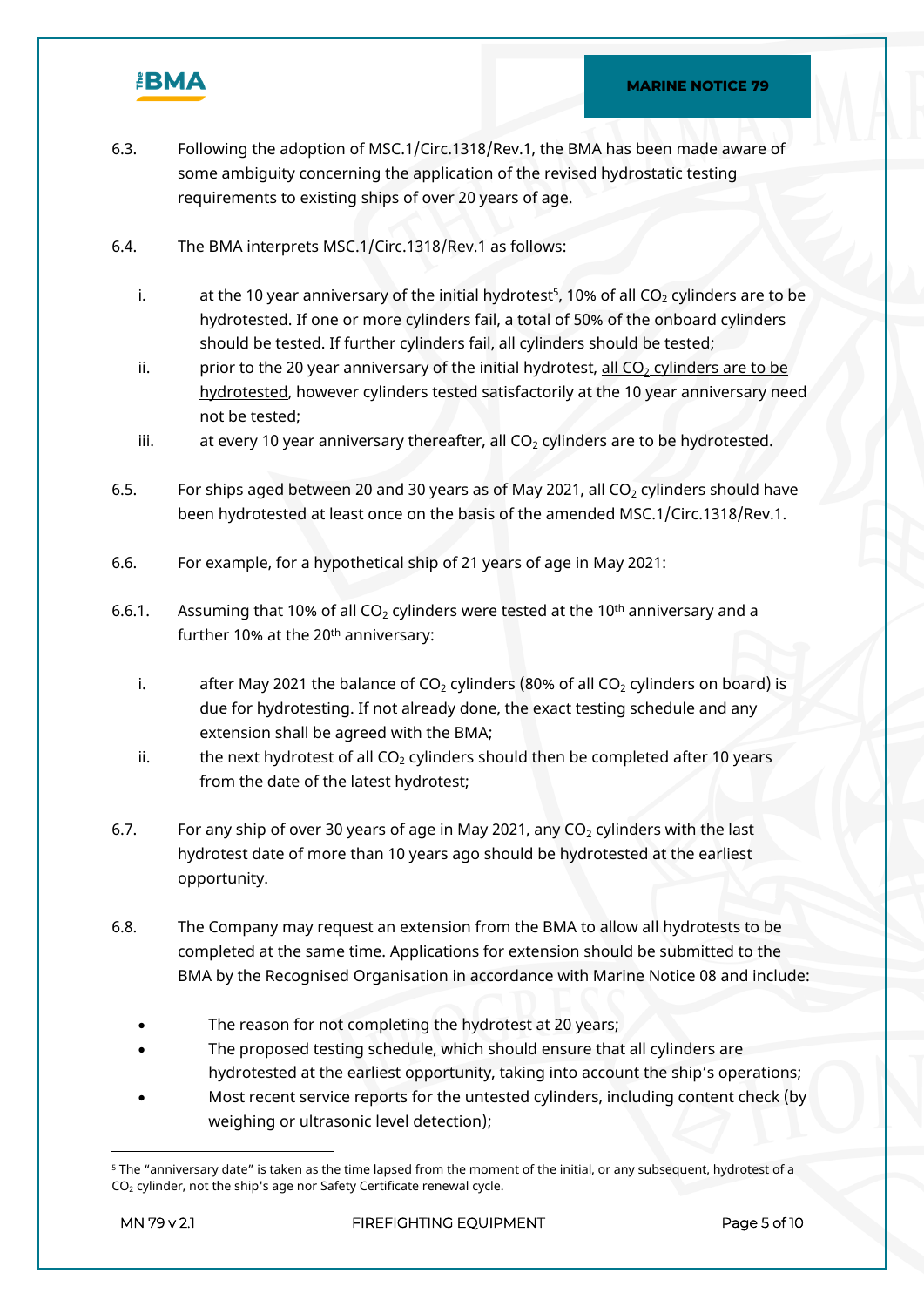

- A statement from the Master or Chief Engineer Officer attesting to the condition of the untested  $CO<sub>2</sub>$  cylinders.
- 6.9. The above provisions apply equally to ships using a low-pressure high volume refrigerated vessel for liquified  $CO<sub>2</sub>$  storage.
- 6.10. At least biennially (intervals of 2 years  $\pm$  3 months) in passenger ships or at each renewal survey in cargo ships, the following maintenance should be carried out by service technicians/ specialists:
	- i. where possible, all activating heads should be removed from the cylinder valves and tested for correct functioning by applying full working pressure through the pilot lines. In cases where this is not possible, pilot lines should be disconnected from the cylinder valves and blanked off or connected together and tested with full working pressure from the release station and checked for leakage. In both cases this should be carried out from one or more release stations when installed. If manual pull cables operate the remote release controls, they should be checked to verify the cables and corner pulleys are in good condition and freely move and do not require an excessive amount of travel to activate the system;
	- ii. all cable components should be cleaned and adjusted as necessary, and the cable connectors should be properly tightened. If the remote release controls are operated by pneumatic pressure, the tubing should be checked for leakage, and the proper charge of the remote releasing station pilot gas cylinders should be verified. All controls and warning devices should function normally, and the time delay, if fitted should prevent the discharge of gas for the required time period; and
	- iii. after completion of the work, the system should be returned to service. All releasing controls should be verified in the proper position and connected to the correct control valves. All pressure switch interlocks should be reset and returned to service. All stop valves should be in the closed position.

## **7. Specific requirements for Halon gas systems**

## *7.1. New installations*

7.1.1. In accordance with Regulation 10.4.1.3 of SOLAS Chapter II-2, fire extinguishing systems using Halon 1211, Halon 1301, Halon 2402 and perfluorocarbons are prohibited on all new buildings and on new installations on existing vessels.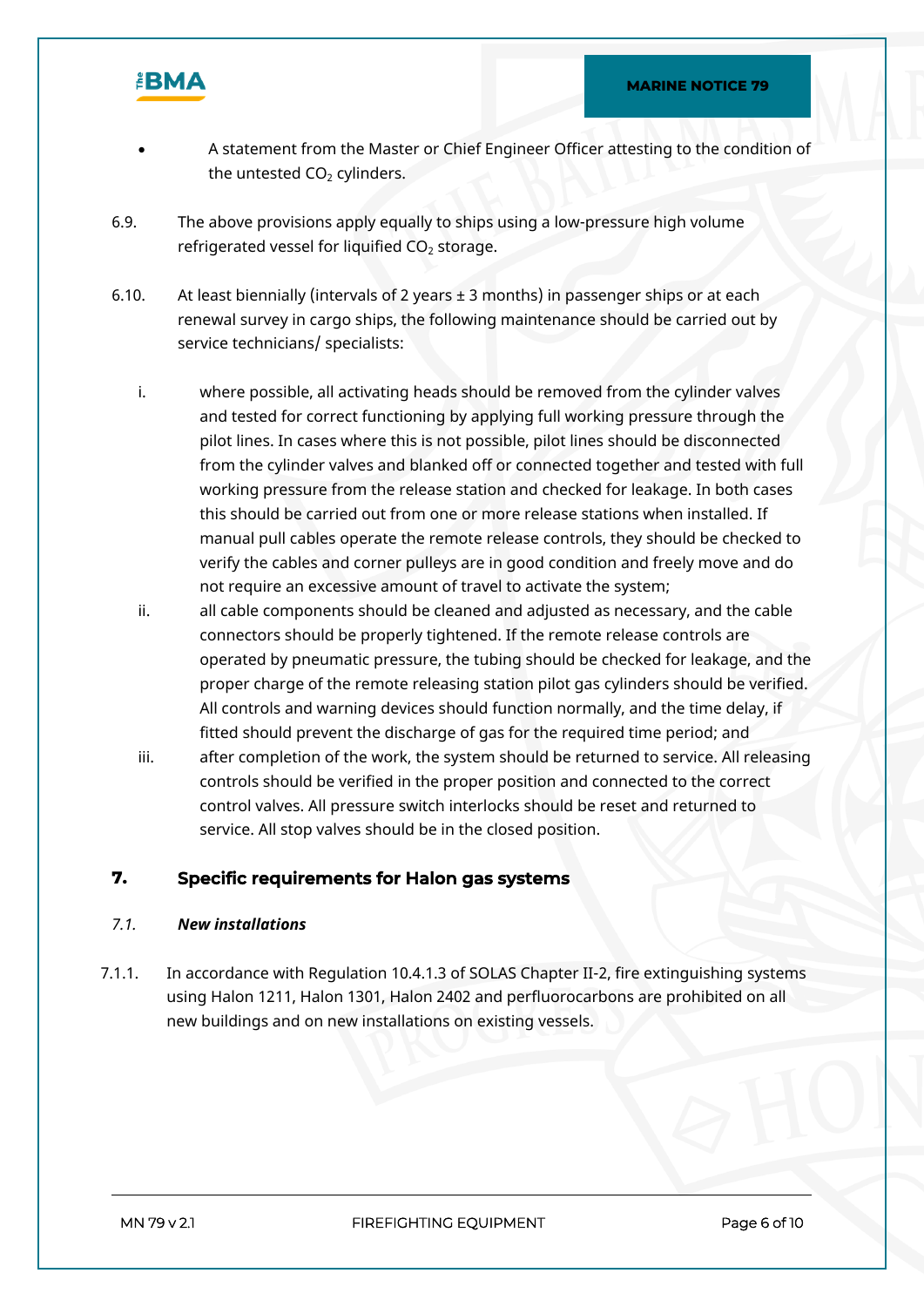

#### *7.2. Discharge or loss of pressure of existing Halon gas cylinders*

- 7.2.1. In the event of the discharge or loss of pressure of Halon gas cylinder(s) in an existing installation, the BMA will accept the replenishment of the discharged cylinder(s), if they remain in satisfactory condition.
- 7.2.2. The safety of the vessel and its crew remains paramount and if Halon gas is not readily available, the Company will be required to ensure that the affected space has adequate temporary firefighting capability prior to departure from port.
- 7.2.3. The adequacy of any temporary arrangements and procedures shall be assessed by the Recognised Organisation prior to application for acceptance by the BMA.
- 7.2.4. Application for acceptance of any temporary arrangements shall be made to the BMA by the Recognised Organisation, in accordance with BMA Information Bulletin No.8, and shall include the items specified in MSC/Circ.775.

#### *7.3. Phase out of Halon gas*

- 7.3.1. There is currently no internationally agreed date for the phasing out of Halon gas in existing installations, however there may be local or regional regulations that impose restrictions on the use and/or phase out of Halon. The BMA recommends that Companies operating affected Bahamian ships make themselves aware of any restrictions that may be applied by the country or region in which the ship is trading.
- 7.3.2. Companies operating ships with existing Halon systems should note that the worldwide stock of Halon is diminishing, and it is strongly recommended that a plan is implemented for the replacement the Halon system on board. See IMO Circular SSE.1/Circ.2/Rev.2 for details of the available facilities.
- 7.3.3. It should be further noted that where Halon replenishment is not permitted by the country or region in which the ship is operating, the ship may be detained and/or prohibited from leaving port until a new fixed firefighting system is installed.
- 7.3.4. Details of any proposed replacement of a system containing Halon must be forwarded to the BMA for review by the Recognised Organisation.

## **8. Alternative fixed gas firefighting media**

8.1. Alternative firefighting systems referred to in SOLAS Chapter II-2 and the IGC Code<sup>6</sup> for protection of machinery and accommodation spaces, pump rooms and cargo spaces may be fitted on board ships, subject to the approval, including any attached conditions,

 $^{\rm 6}$  The International Code for the Construction and Equipment of Ships Carrying Liquefied Gases in Bulk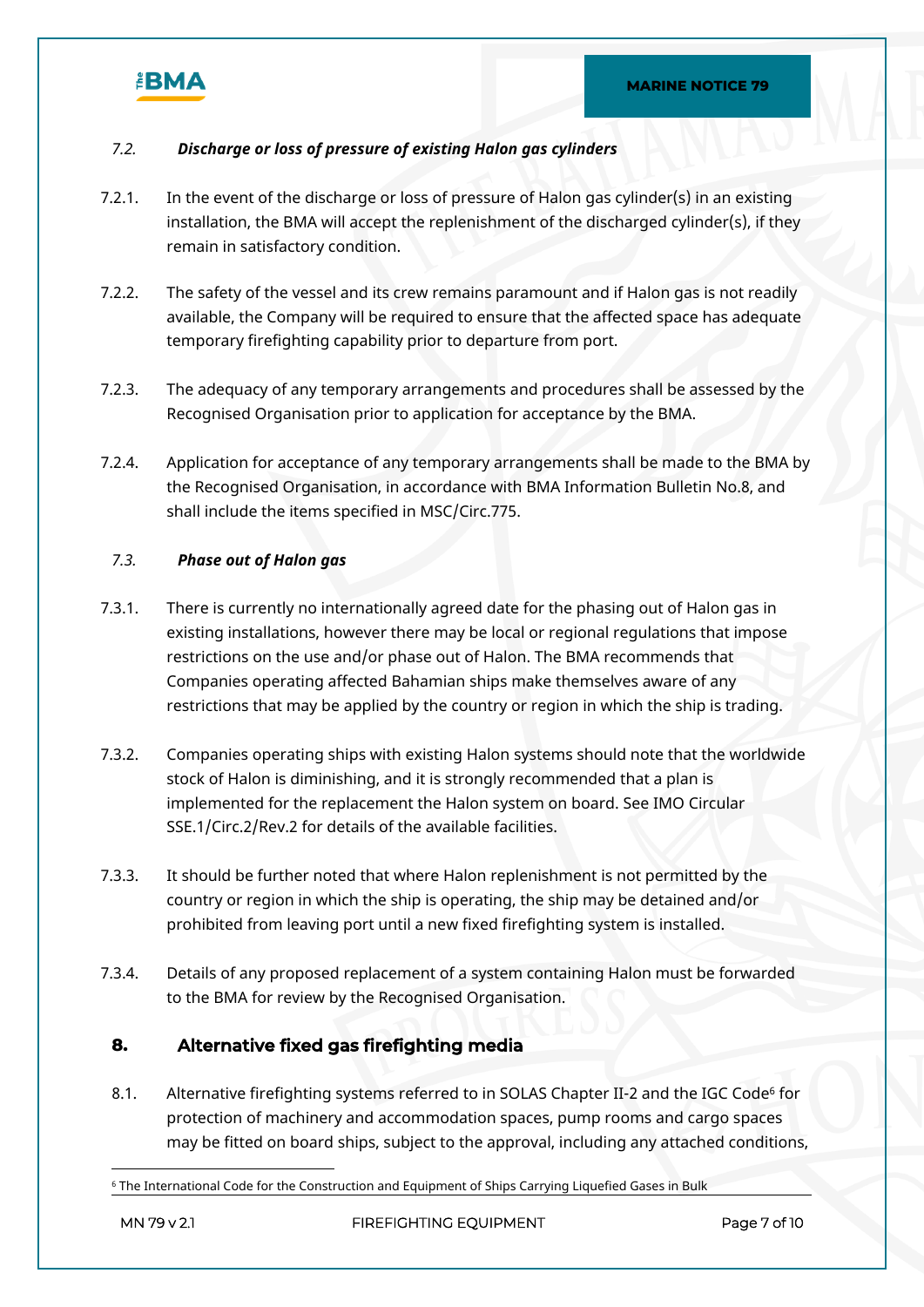

of a Bahamas Recognised Organisation or SOLAS contracting Government. The BMA shall receive prior notification of intention to fit an alternative system which has not been previously accepted by the BMA.

8.2. The BMA accepts the use of (non-asphyxiating) fire extinguishing agents in machinery spaces for which no specific provisions for fire-extinguishing appliances are prescribed under the provisions of SOLAS Chapter II-2, such as *"Novec 1230"* and *"FM 200"* (HFC-227ea). Acceptance of such agents is subject to conditions, agreed on a case-by-case basis, appropriate to the space in question and provided that the space is not connected to an accommodation space.

## **9. Number of portable fire extinguishers and spare charges**

- 9.1. The number of portable fire extinguishers on board should be determined as follows:
- 9.1.1. **Ships built prior to 01 January 2009** the number of portable fire extinguishers provided is to satisfy the requirements of the relevant Classification Society. In accommodation spaces, service spaces and control stations on ships of 1,000 gross tonnage and upwards, no less than five (5) portable fire extinguishers are to be provided. Companies are encouraged to apply the provisions of [MSC.1/Circ.1275](https://www.bahamasmaritime.com/msc-1-circ-1275/) where practicable.
- 9.1.2. **Ships built on or after 01 January 2009** the number of portable fire extinguishers to be provided should be determined in accordance with [MSC.1/Circ.1275](https://www.bahamasmaritime.com/msc-1-circ-1275/). In accommodation spaces, service spaces and control stations on ships of 1,000 gross tonnage and upwards, no less than five (5) portable fire extinguishers are to be provided.
	- 9.2. The minimum number of spare charges carried on board for portable & semi-portable extinguishers shall be in accordance with SOLAS Chapter II-2, namely:
		- i. 100% for the first ten (10) extinguishers; and
		- ii. 50% for the remaining extinguishers up to a maximum of sixty (60).
	- 9.3. Additional extinguishers of the same type and capacity shall be carried in lieu of spare charges for any extinguishers which cannot be charged on board.

## **10. Additional Survey Requirements**

10.1. In surveying the safety equipment on a vessel, Recognised Organisations shall verify that: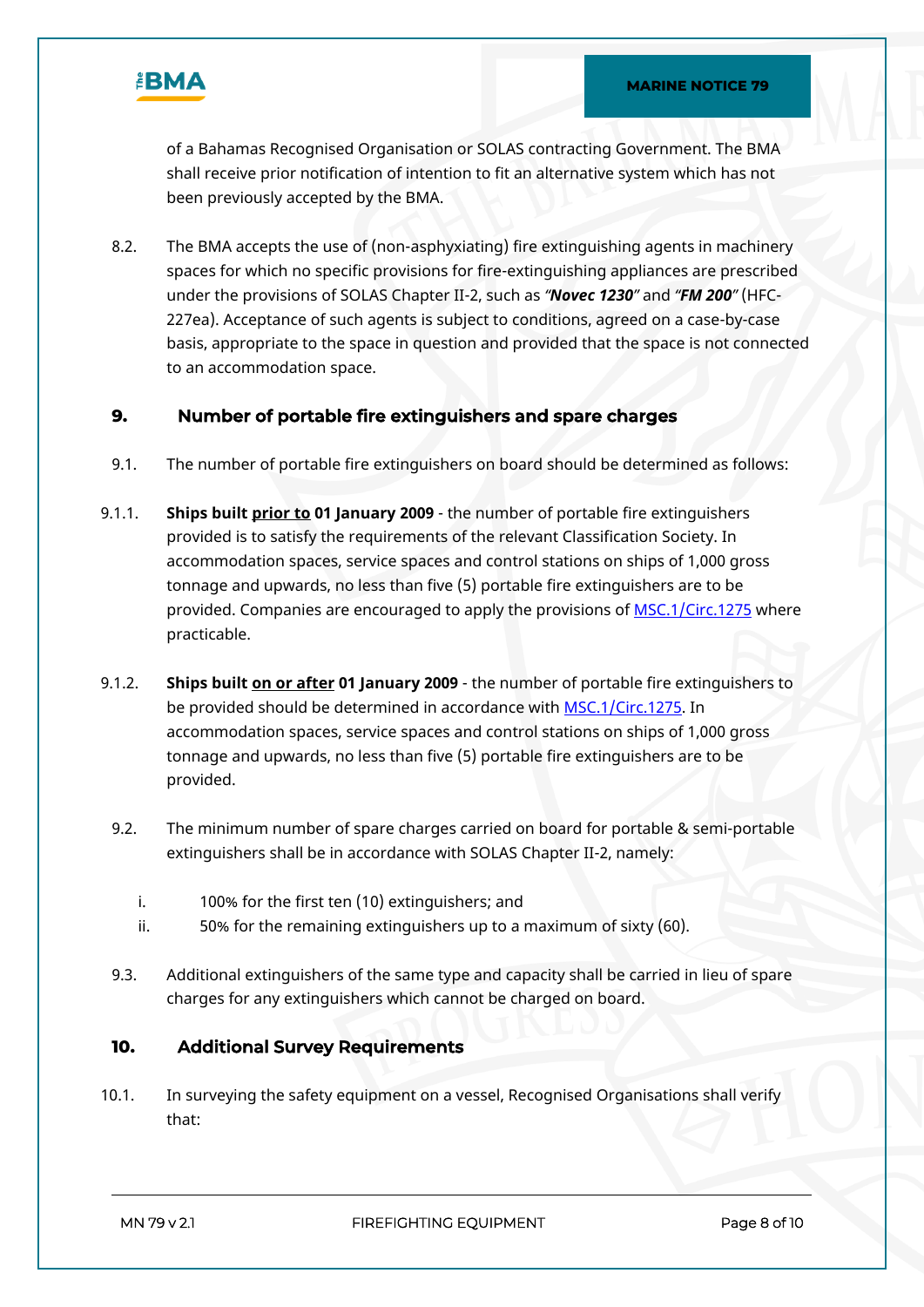

- i. all firefighting equipment has been inspected and maintained in accordance with the manufacturer's instructions and the foregoing requirements
- ii. the manufacturer's maintenance instructions are on board
- iii. records of inspections, maintenance and pressure tests are maintained, and
- iv. spare charges or extinguishers are provided in accordance with paragraphs 8.2 and 8.3.
- 10.2. Recognised Organisations shall refer to the BMA, with relevant recommendations, any cases where a Bahamian ship does not satisfy the foregoing requirements, prior to the issue or endorsement of a Cargo Ship Safety Equipment Certificate, Passenger Ship Safety Certificate or any other statutory certificate that relates to safety equipment (e.g., MODU/MOU certificates).

#### **11. Records**

- 11.1. Records shall be maintained on board of the following inspections & testing:
	- i. Weekly
	- ii. Monthly
	- iii. Quarterly
	- iv. Annual
	- v. Two yearly
	- vi. Five yearly
	- vii. Ten yearly service
	- viii. Other maintenance and testing
	- ix. Deficiencies identified and corrective actions performed.

## **12. Queries**

12.1. Any queries on this Notice may be addressed to **[tech@bahamasmaritime.com](mailto:tech@bahamasmaritime.com)** or any BMA office.